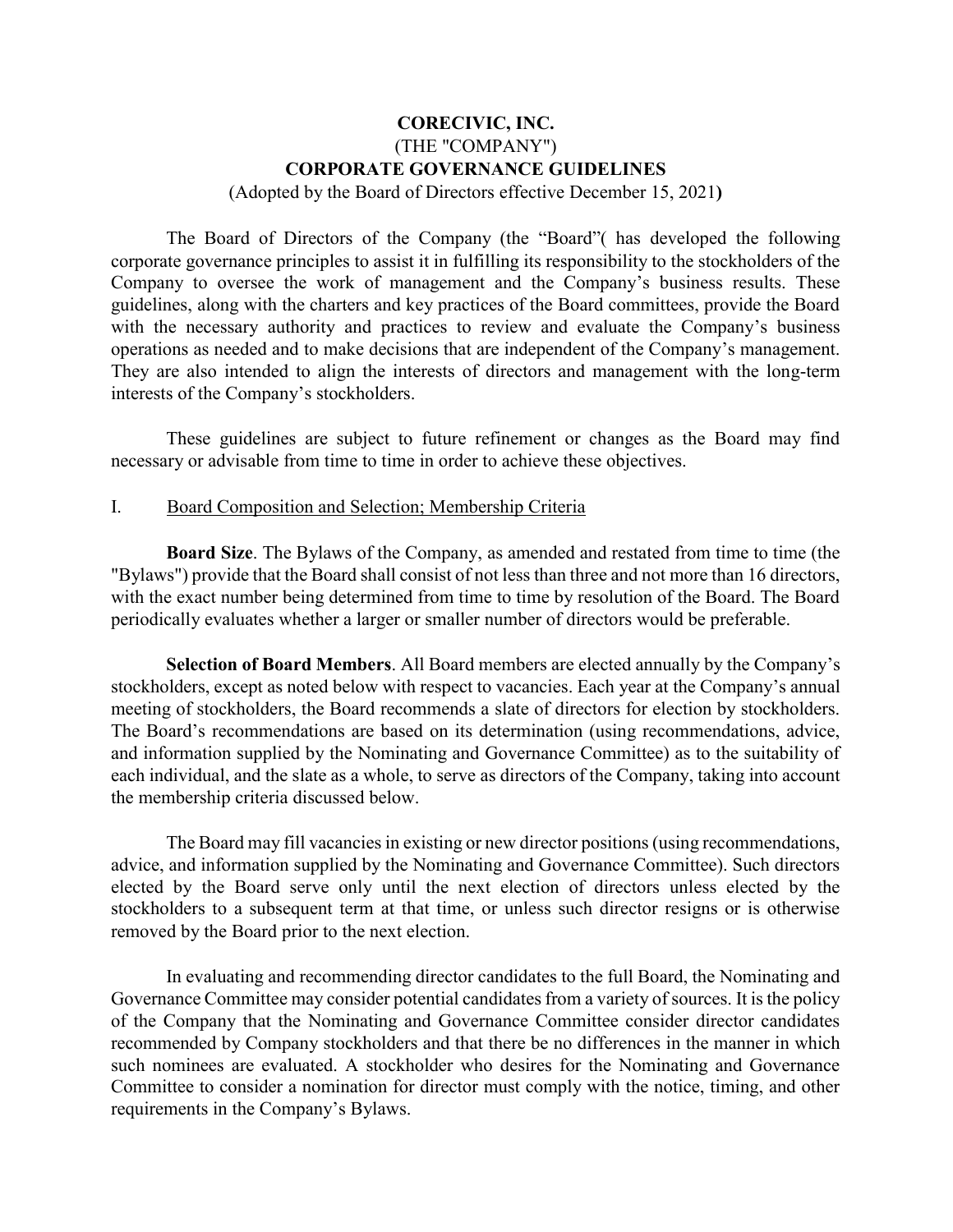**Board Membership Criteria**. The Nominating and Governance Committee works with the Board on an annual basis to determine the appropriate characteristics, skills, and experience for the Board as a whole and its individual members. In evaluating the suitability of individual Board members, the Board takes into account many factors, including general understanding of marketing, finance, and other elements relevant to the success of a publicly-traded company in today's business environment, understanding of the Company's business, experience or expertise relevant to the Company's business, including human rights, and diversity, age, skills, and educational and professional background. The Board believes its membership should reflect a diversity of experience, gender, race, ethnicity and age. The Board evaluates each individual in the context of the Board as a whole, with the objective of recommending a group that can best perpetuate the success of the business and represent stockholder interests through the exercise of sound judgment using its diversity of experience in these various areas. In determining whether to recommend a director for re-election, the Nominating and Governance Committee also considers the director's past attendance at meetings and participation in and contributions to the activities of the Board.

**Board Composition — Director Independence**. At least a majority of the Company's directors must be independent directors. In determining the independence of a director, the Board will be guided by the definitions of "independent director" included in pertinent corporate governance rules of the New York Stock Exchange )"NYSE"(.

**Term Limits**. The Board does not believe it should limit the number of terms for which an individual may serve as a director. Directors who have served on the Board for an extended period of time are able to provide valuable insight into the operations and future of the Company based on their experience with and understanding of the Company's history, policies, and objectives. The Board believes that, as an alternative to term limits, it can ensure that the Board continues to evolve and adopt new viewpoints through the evaluation and nomination process described in these guidelines.

**Mandatory Retirement**. No director may stand for election after reaching age 75. This guideline shall not apply to a director then serving as the Chief Executive Officer of the Company at the time such director reaches age 75.

**Directors with Significant Job Changes**. Any director who retires from his or her present employment, or who materially changes his or her position, should notify the Chairman of the Board and the Chair of the Nominating and Governance Committee of such change in circumstances. It is not intended that in every instance the director who retires or changes from the employment position he or she held when he or she came on the Board should necessarily leave the Board. There should, however, be an opportunity for the Board, through the Nominating and Governance Committee, to review the continued appropriateness of Board membership under the circumstances.

**Majority Withhold Vote.** In an uncontested election of directors (i.e., an election where the only nominees are those recommended by the Board), any nominee for director who is an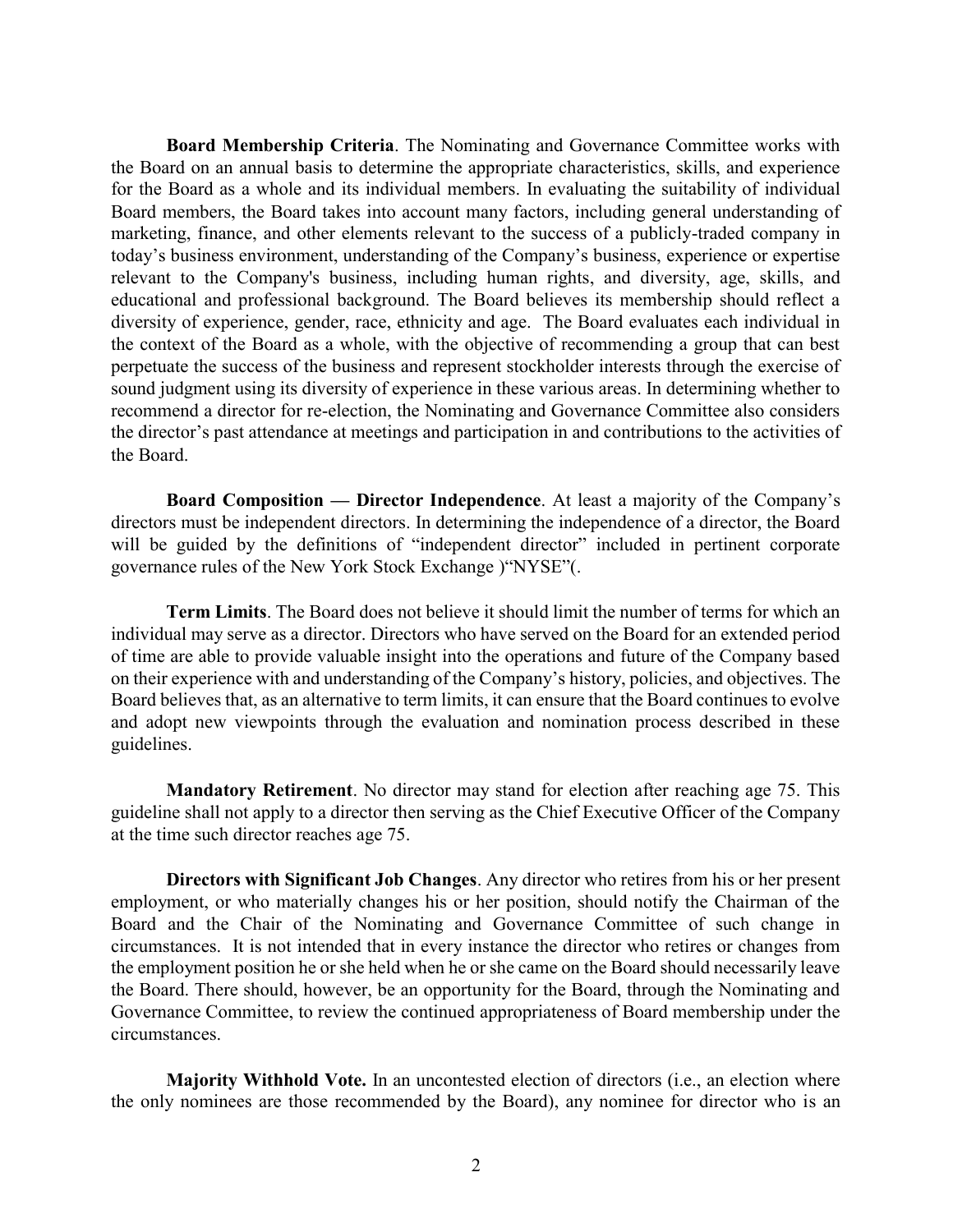incumbent director and who receives a greater number of votes "against" (ignoring abstentions and broker non-votes) his or her election than votes "for" his or her election (a "Majority Withhold Vote"( will promptly, following completion of the stockholder vote, tender his or her resignation from the Board and all committees thereof, subject to acceptance by the Board. The Nominating and Governance Committee will make a recommendation to the Board as to whether to accept or reject the tendered resignation, or whether other action is recommended, taking into account any factors or other information that they consider appropriate and relevant, including, without limitation, the following:

- The stated reasons why stockholders withheld votes for election from such director;
- The length of service and qualifications of such director;
- The director's past and expected future contributions to the Company;
- The availability of other qualified candidates for director;
- The overall composition of the Board, including whether accepting the resignation would cause the Company to fail to meet any applicable requirements of the Securities and Exchange Commission )"SEC"(, the NYSE, or any other regulatory or selfregulatory requirements; and
- Whether the resignation could result in the triggering of change in control or similar provisions under any contract by which the Company is bound or any benefit plan of the Company and, if so, the potential impact thereof.

The Nominating and Governance Committee's evaluation shall begin promptly following certification of the voting results and shall be forwarded to the Board no later than ninety (90) days following certification of the stockholder vote resulting in the failed election. In reviewing the Nominating and Governance Committee's recommendation, the Board shall consider the factors evaluated by the Nominating and Governance Committee and such additional information and factors the Board believes to be relevant. The Company shall publicly disclose (by press release, a filing with the SEC or other broadly disseminated means of communication) the Board's decision regarding the tendered resignation and the rationale behind the decision within ninety (90) days from the date of certification of the election results. No director who tenders his or her resignation pursuant to this guideline shall participate in the Nominating and Governance Committee recommendation or Board consideration with respect to his or her resignation except to respond to requests for information. If a director's resignation is accepted by the Board pursuant to this guideline, or if a nominee for director is not elected and is not an incumbent director, the Board may fill the resulting vacancy or decrease the size of the Board pursuant to the Bylaws. Notwithstanding the foregoing, in the event that (i) no nominee for director receives the vote required in the Bylaws, the Nominating and Governance Committee shall make a final determination as to whether the Company shall accept any or all resignations, including those resignations from the members of the Nominating and Governance Committee or (ii) a majority of the members of the Nominating and Governance Committee received a Majority Withhold Vote, then the independent directors on the Board (as most recently determined by the Board pursuant to applicable NYSE listing guidelines) who did not receive a Majority Withhold Vote (or who were not standing for election) will appoint a Board committee amongst themselves solely for the purpose of considering the tendered resignations and will recommend to the Board whether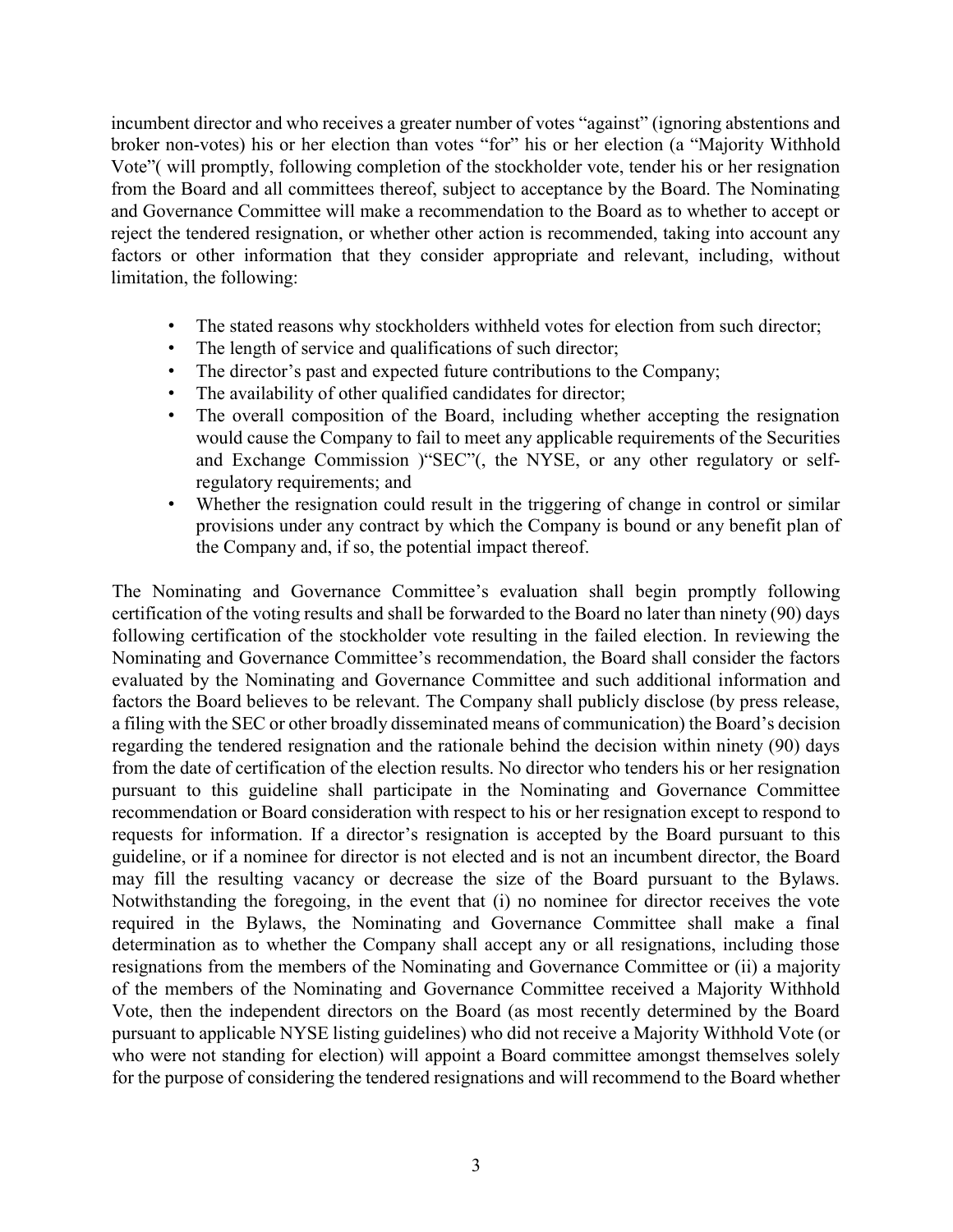to accept them or reject them. This Board committee may, but need not, consist of all of the independent directors who did not receive a Majority Withhold Vote.

**Limitations on Other Board Service**. The Audit Committee charter provides that a member of the Audit Committee may not serve on the audit committee of more than two other public companies without Board approval. Otherwise, the Board does not believe that its members should be prohibited from serving on boards and/or board committees of other organizations and the Board has not adopted any guidelines limiting such activities. However, the Nominating and Governance Committee and the full Board will take into account the nature of and time involved in a director's service on other boards in evaluating the suitability of individual directors and making its recommendations to Company stockholders. Service on boards and/or committees of other organizations should be consistent with the Company's conflict of interest policies. Any director who accepts a nomination to serve as a director of another public company shall, in the case where such nomination has not been previously disclosed, promptly notify the chair of the Nominating and Governance Committee of such nomination.

#### II. Director Responsibilities

**Responsibilities**. The basic responsibility of the directors is to exercise their business judgment to act in what they reasonably believe to be in the best interests of the Company and its stockholders. In discharging that obligation, directors should be entitled to rely on the honesty and integrity of the Company's senior executives and its outside advisors and auditors. The directors shall also be entitled to have the Company purchase reasonable directors' and officers' liability insurance on their behalf, and shall be entitled to the benefits of indemnification to the fullest extent permitted by law and the Company's charter, Bylaws, and any indemnification agreements and to exculpation as provided by state law and the Company's charter.

Directors are expected to attend Board meetings and meetings of committees on which they serve, and to spend the time needed and meet as frequently as necessary to properly discharge their responsibilities. Directors are expected to attend the Company's meetings of stockholders.

**Stock Ownership by Directors and Executive Officers**. While stock ownership is not required for an individual to become a director of the Company, the Board has adopted stock ownership guidelines for the Company's executive officers and directors. Pursuant to such guidelines, the Company's non-executive directors are each expected to own a fixed number of shares of common stock of the Company equal to four times the annual retainer for non-executive directors (excluding any retainer for chairing or serving on a committee) in effect on the later of March 1, 2007 or the date such director is initially elected to the Board, divided by the Company's closing common stock price, as reported by the NYSE on such date. Non-executive directors are expected to achieve these ownership levels, subject to a limited hardship exemption, five years following their initial election to the Board, or, in the case of directors serving on the Board on March 1, 2007, by March 1, 2012. In addition, the Company's executive officers are expected to own a fixed number of shares of common stock of the Company equal to three times such executive officer's base salary in effect as of the later of March 1, 2007 or the date of such officer's hire or promotion, divided by the Company's closing common stock price, as reported by the NYSE, on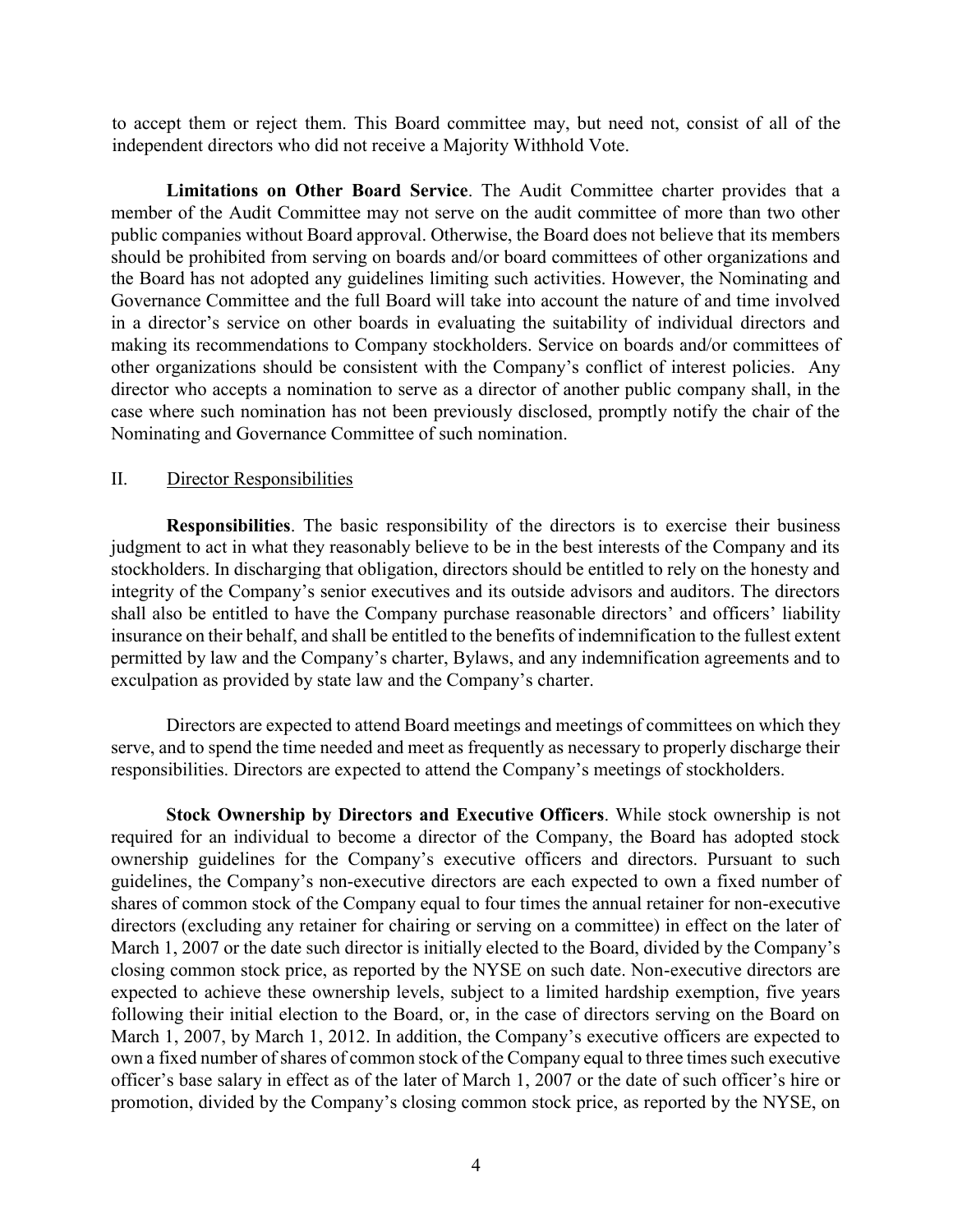such date. Executive officers are required to achieve these ownership levels, subject to a limited hardship exemption, within five years following their date of hire or promotion, as applicable, or, in the case of persons who were executive officers on March 1, 2007, by March 1, 2012.

# III. Board Meetings

Information and data that are important to the Board's understanding of the business to be conducted at a Board or committee meeting should generally be distributed in writing to the directors before the meeting, and directors should review these materials in advance of the meeting. The Chairman of the Board, taking into account suggestions from the Chief Executive Officer and other members of the Board, will set the agenda for each Board meeting, and will distribute this agenda in advance to each director. At the beginning of the year, the Chairman will establish a schedule of agenda subjects to be discussed during the year (to the degree this can be foreseen). Each Board member is free to suggest the inclusion of items on the agenda. Each Board member is free to raise at any Board meeting subjects that are not on the agenda for that meeting. The Board will review the Company's long-term strategic plans and the principal issues that the Company will face in the future during at least one Board meeting each year.

Executive officers and other members of management of the Company who are not Board members, but whose presence and expertise would assist the Board to have a full understanding of matters being considered, may attend and participate in Board meetings at the invitation of the Chairman.

# IV. Access to Employees and Auditors

The Board should have complete access to Company employees and independent auditors in order to ensure that directors can ask all questions and obtain all information necessary to fulfill their duties. The Board may specify a protocol for making such inquiries.

## V. Executive Sessions of Non-Management Directors

The independent directors or the non-management directors of the Company will meet at regularly scheduled executive sessions (i.e., with no management directors or management present). Executive sessions will be called and chaired by an independent director appointed from time to time by the Nominating and Governance Committee. These executive session discussions may include such topics as the independent directors or the non-management directors determine, but actions of the Board generally should be taken separately at a Board meeting. If the executive sessions are held by the non-management directors and include one or more directors that do not meet the definitions of "independent director" included in pertinent listing standards of the NYSE, then the "independent directors" of the Company will at least once a year schedule an executive session including only "independent directors."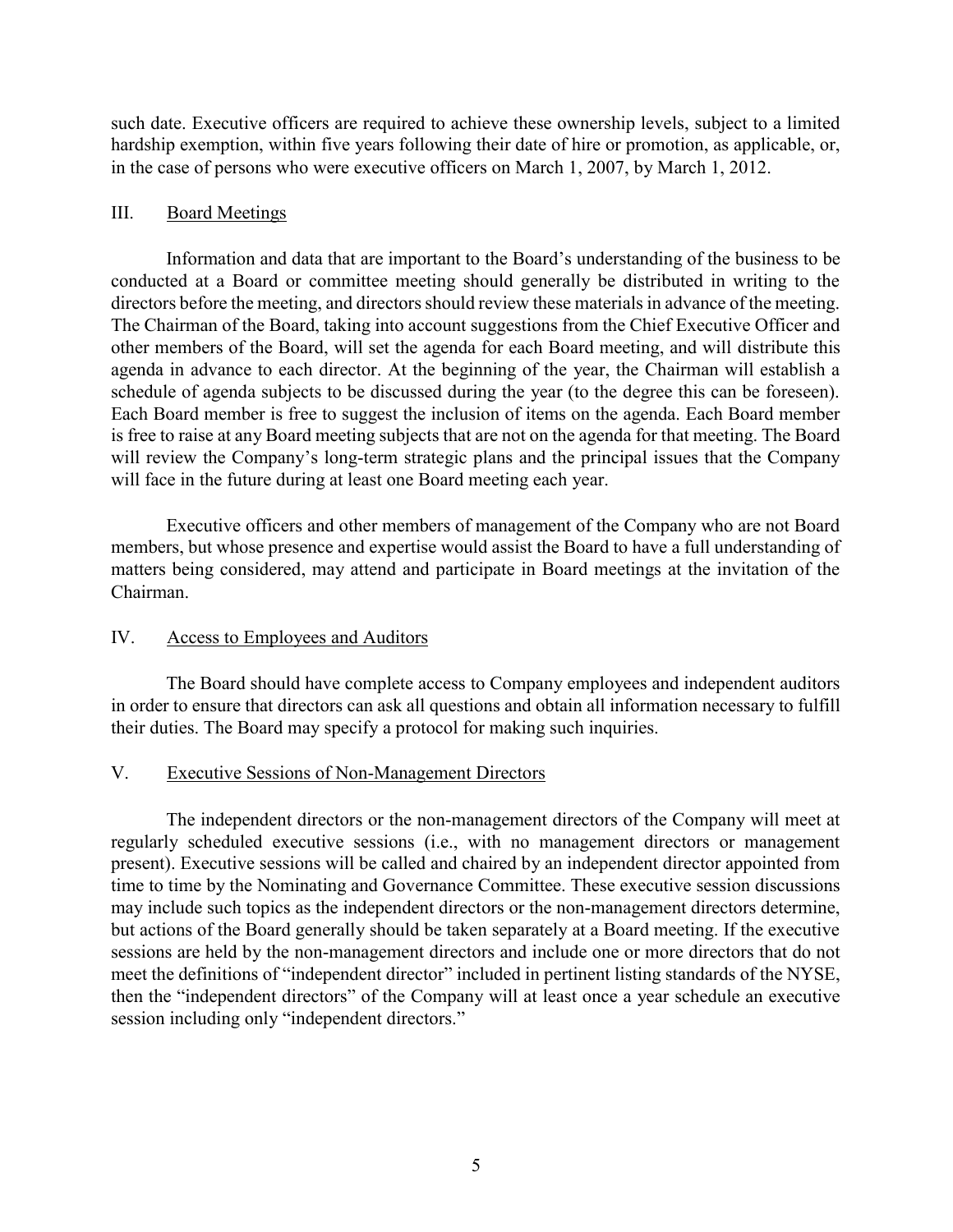#### VI. Outside Communications

**General**. The Board believes that management speaks for the Company. Individual Board members may, from time to time, meet or otherwise communicate with various constituencies that are involved with the Company. However, it is expected that Board members would do this with the full knowledge of management and, absent unusual circumstances or as contemplated by the committee charters, only at the request of management.

**Interested Party Communications**. Any interested party may communicate with the full Board, individual directors, or groups of directors (e.g., non-management directors or independent directors) by writing to the attention of the Company's Secretary. The Secretary is charged with compiling all substantive communications from stockholders, periodically submitting the communications to the Board or the group of directors or individual directors to whom they are addressed, and maintaining a log of the communications that can be reviewed by directors upon request.

#### VII. Performance Evaluation; Succession Planning

**Selection of Chief Executive Officer and Chairman**. The Board selects the Company's Chief Executive Officer and Chairman in the manner that it determines to be in the best interests of the Company's stockholders. The Board currently has no policy with respect to the separation of the offices of Chairman and the Chief Executive Officer. The Board believes that whether the same person should occupy the offices of Chairman and Chief Executive Officer should be determined by the Board, from time to time in its business judgement after considering relevant factors, including the specific needs of the business and the best interests of the Company's stockholders.

**Succession Planning**. As part of the Board's annual evaluation process of the Company's senior executives, the Nominating and Governance Committee of the Board shall have the responsibility to work with the Chief Executive Officer, the Chairman, and the Compensation Committee to plan for Chief Executive Officer succession, as well as to develop plans for interim succession for the Chief Executive Officer in the event of an unexpected occurrence and to ensure that adequate succession plans are in place for other members of the Company's executive management and other key personnel within the Company. Succession planning may be reviewed more frequently by the Board as it deems warranted.

**Annual Board Performance Evaluation**. The Board will conduct an annual selfevaluation to determine whether it and its committees are functioning effectively. The Nominating and Governance Committee will receive comments from all directors and report annually to the Board with an assessment of the Board's performance. This will be discussed with the full Board following the end of each fiscal year. The assessment will focus on the Board's contribution to the Company and specifically focus on areas in which the Board or management believes that the Board could improve.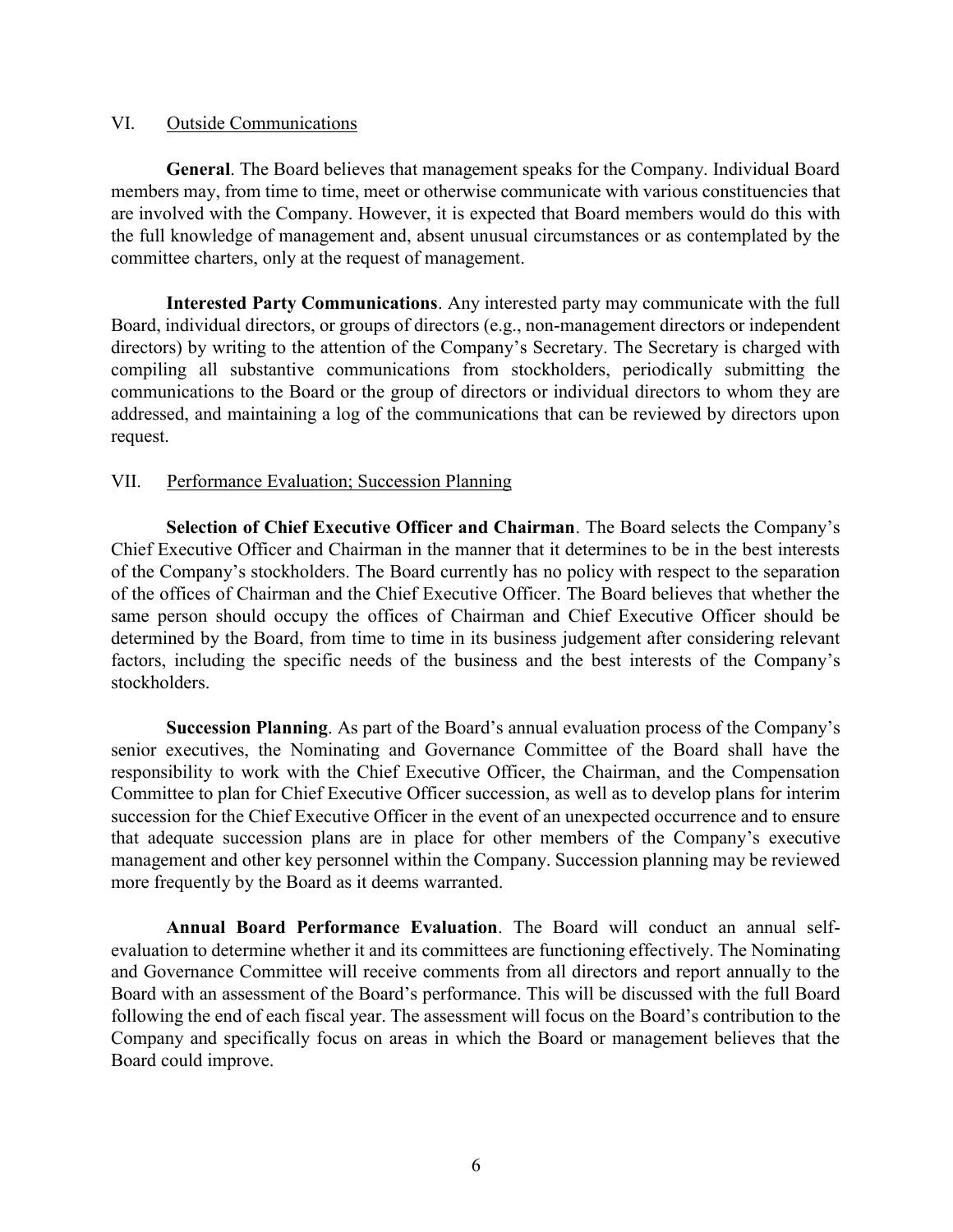#### VIII. Compensation

**Board Compensation Review**. Company management should report to the Compensation Committee of the Board on an annual basis as to how the Company's director compensation practices compare with those of other large public corporations. The Board should make changes in its director compensation practices only upon the recommendation of the Compensation Committee, and following discussion and approval by the full Board.

**Compensation for Non-Employee/Independent Directors**. The Board is committed to fostering compensation programs and policies designed to encourage director and senior management stock ownership over the long-term. Such programs, in the view of the Board, will help align the interests of directors and top management with those of stockholders. Compensation of non-employee directors of the Company shall be comparable to that offered by other companies of similar size and scope. Independent directors shall receive no additional remuneration, in the form of consulting fees or other special benefits, beyond that provided for service on the Board. Directors who are officers of the Company shall receive no additional remuneration for serving as a Company director.

# IX. Committees

**Number and Type of Committees**. The Board currently has five standing committees an Audit Committee, a Compensation Committee, a Nominating and Governance Committee, a Risk Committee, and an Executive Committee. The Board may add new committees or remove existing committees as it deems advisable for purposes of fulfilling its primary responsibilities. Each committee will perform its duties as assigned by the Board in compliance with each committee's charter and the Company's Bylaws. Subject to more detailed descriptions included in each committee charter, these responsibilities are described briefly as follows:

- Audit Committee. The Audit Committee reviews the work of the Company's internal accounting and audit processes and the work of the Company's independent auditors. The committee appoints the Company's independent auditor.
- Compensation Committee. The Compensation Committee reviews the Company's compensation practices and approves its compensation programs and plans. The committee also reviews the performance of the Company's Chief Executive Officer and determines his or her compensation.
- Nominating and Governance Committee. The Nominating and Governance Committee recommends candidates to fill Board vacancies and for the slate of directors to be proposed by the Board at the annual meeting of the Company's stockholders. The Committee also advises the Board on nominees for Chairman of the Board and Chief Executive Officer and addresses management succession planning. In addition to these duties, the committee monitors the Company's corporate governance practices, and suggests applicable revisions at least annually. It also administers a self-assessment by the directors of the Board's performance.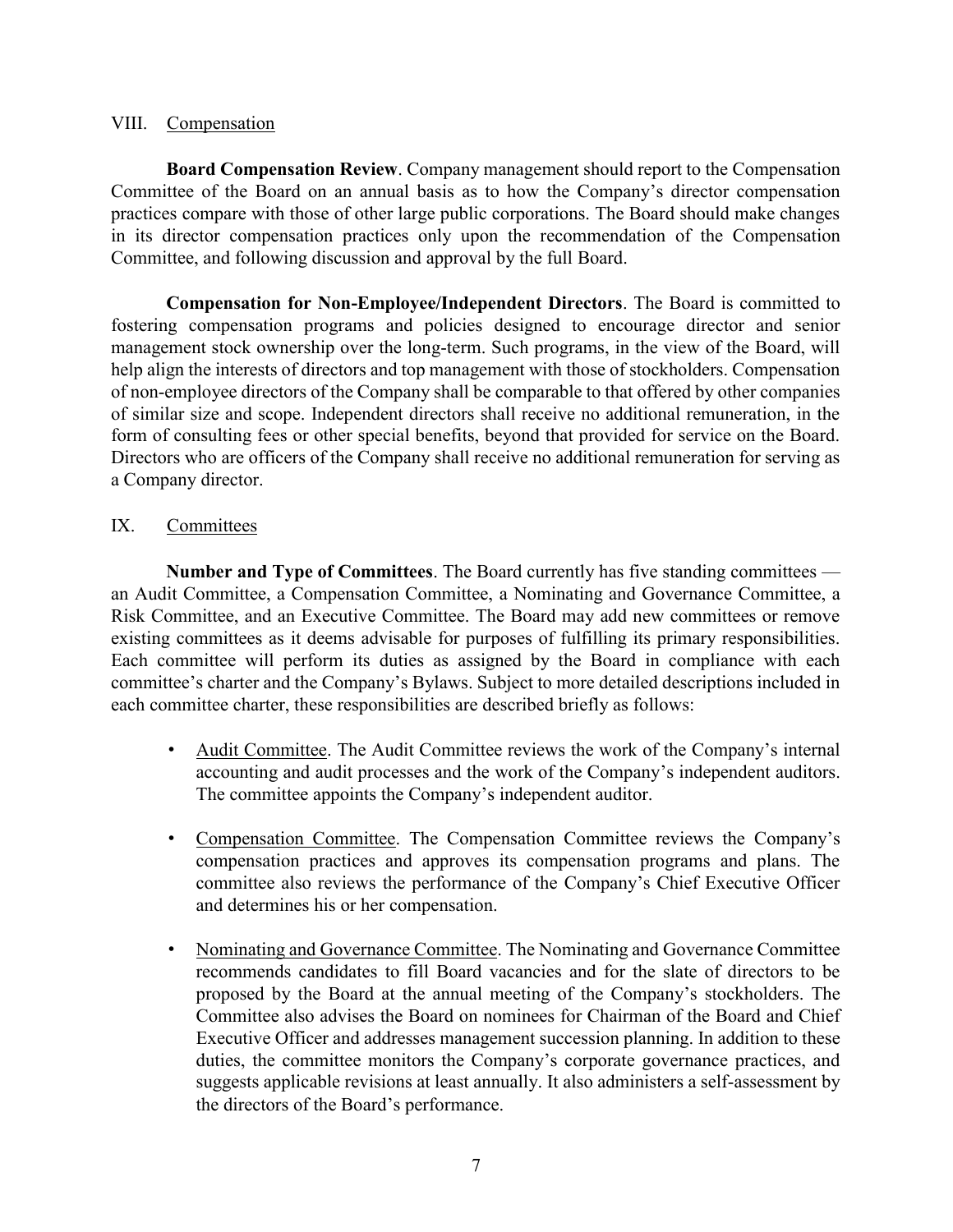- Risk Committee. The Risk Committee assists and coordinates the Board's oversight of the Company's risk assessment and risk management practices and Company's legal, regulatory and contract compliance, including the adequacy of the Company's ethics and compliance program. The Risk Committee also reviews issues and trends facing the Company that could impact the Company's business operations and public reputation.
- Executive Committee. The Executive Committee generally acts on behalf of the full Board during the intervals between meetings of the Board. The committee does not have the power or authority to take action with respect to certain fundamental corporate transactions; however, the Board may authorize the Executive Committee to undertake certain of those transactions within defined limits

**Composition of Committees; Committee Chairpersons**. The Board will approve committee assignments, including committee chair assignments. In doing so, the Board will consider the desires of individual directors and the committee members will be appointed by the Board upon recommendations of the Nominating and Governance Committee in consultation with the Chairman and Chief Executive Officer. It is the sense of the Board that consideration should be given to rotating committee members periodically when practicable in light of member qualifications, but the Board does not believe such rotation should be mandated as a policy.

Subject to the requirements of the applicable committee charter, committee chairs will determine the frequency of meetings of their respective committees, and, in consultation with management, will set meeting times and develop committee agendas. Each committee will, at the beginning of the year, enumerate the subjects to be discussed within that committee during the year. This enumeration may be altered by the committee chair, in consultation with management, should circumstances so warrant.

Only independent directors may serve on the Audit, Compensation and Nominating and Governance Committees. At least two members of the Risk Committee shall be independent directors. Subject to any exclusions set forth in the committee charter, any director may attend and participate in discussions of any Board committee, although formal committee action will only be through the vote of appointed committee members.

Board committees shall have access to accountants, compensation consultants, investment bankers, legal counsel or other independent consultants or advisers whose expertise or service is deemed essential to carrying out the committees' respective missions in accordance with each committee's charter.

## X. Director Orientation and Continuing Education

New Board members will be provided with an education and orientation program designed to familiarize them with the Company, its management structure and operations, the industries in which the Company operates and key legal, financial and operational issues. As part of this orientation, new Board members will be provided with information regarding corporate